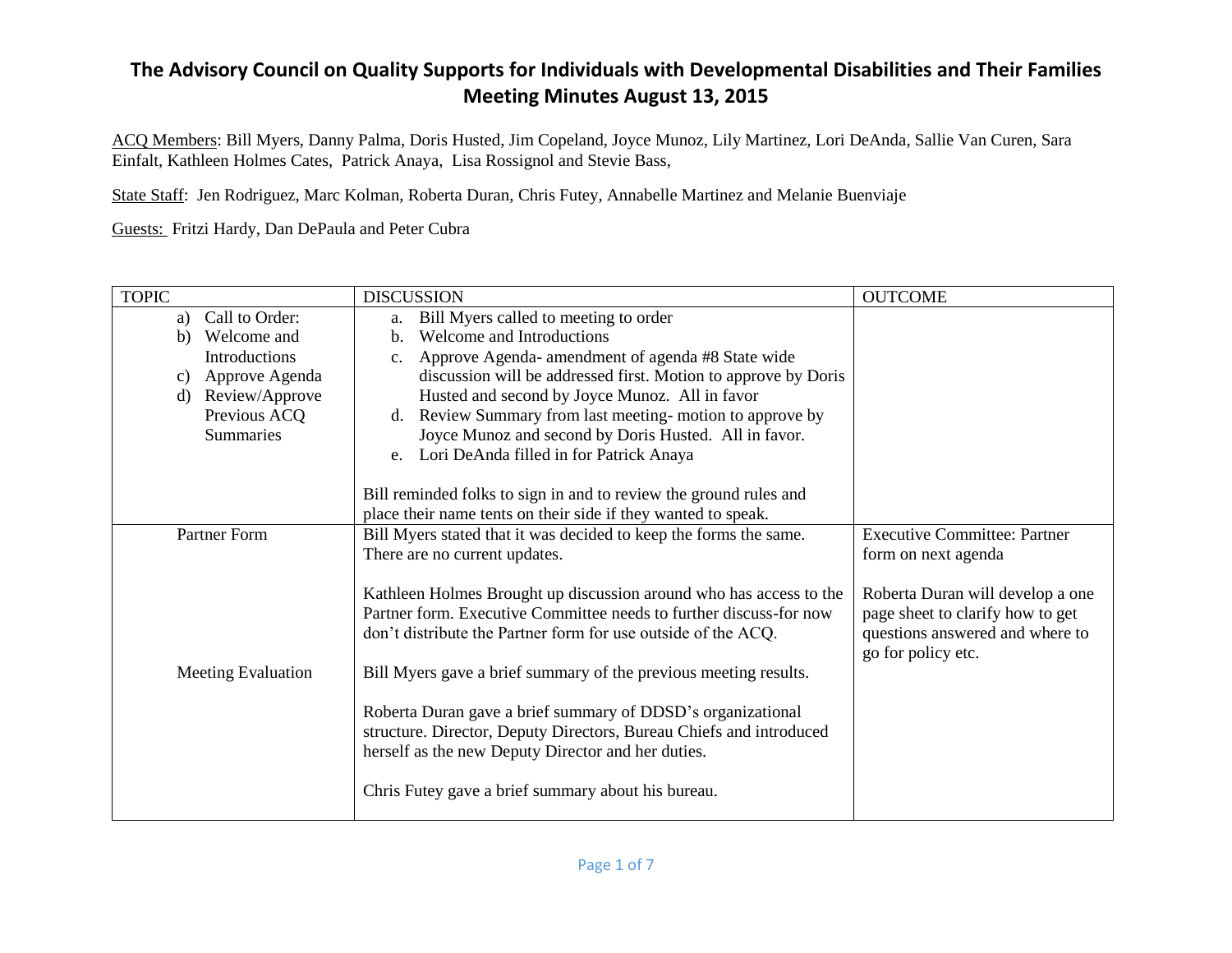|                                 | Marc Kolman gave a brief summary of his duties. A brief summary<br>of Kathy Kunkel's and Dr. Voorhees' duties were given also.            | Linda DeAnda requested an<br>organizational chart. One will be<br>provided once it is updated. |
|---------------------------------|-------------------------------------------------------------------------------------------------------------------------------------------|------------------------------------------------------------------------------------------------|
|                                 | Jim Copeland stated that there was discussion in creating a Family                                                                        |                                                                                                |
|                                 | Services Bureau – Marc Kolman states that it is still in process.                                                                         |                                                                                                |
|                                 | Roberta Duran reviewed all DDSD programs: State General Fund,                                                                             |                                                                                                |
| DD Statewide System             | Medically Fragile until January 2016, Mi Via, Developmental                                                                               |                                                                                                |
| Discussion                      | Disabilities Waiver and Family Infant Toddler and reminded the ACQ<br>we need to look at our entire statewide DD system, including the    |                                                                                                |
|                                 | people on the waiting list. Where does the ACQ want to see our                                                                            |                                                                                                |
|                                 | system in 1-5 years?                                                                                                                      |                                                                                                |
| <b>Provider Selection Guide</b> | Chris Futey stated that a draft was presented and requested feedback                                                                      |                                                                                                |
|                                 | by July 30 <sup>th</sup> . He did receive feedback. The biggest change was in the                                                         | Chris Futey is requesting the ACQ                                                              |
|                                 | health and safety section. Received feedback that items were hard to                                                                      | develop a sub-committee to assist                                                              |
|                                 | locate on ACT website. There was a suggestion to send this with the<br>allocation packets so Chris will work with Intake & Eligibility to | with the provider scorecard. Jim<br>Copeland, Kathleen Holmes and                              |
|                                 | assist in getting information out to families.                                                                                            | Doris Husted were interested.                                                                  |
|                                 |                                                                                                                                           |                                                                                                |
|                                 | DDSD will send the template for the provider scorecard and feedback                                                                       | <b>Executive Committee Provider</b>                                                            |
|                                 | is due to Chris Futey by September $1st$ . Would like to have something                                                                   | Scorecard on next agenda                                                                       |
|                                 | in place by November.                                                                                                                     |                                                                                                |
|                                 |                                                                                                                                           |                                                                                                |
| <b>ACQ Strategic Plan</b>       | PowerPoint of Draft Goals and DDSD Wise Plan.                                                                                             |                                                                                                |
|                                 | Marc Kolman indicates that DDSD's plan is in sync with DOH's                                                                              |                                                                                                |
|                                 | plan. The Spock Analysis had been worked on in conjunction with all                                                                       |                                                                                                |
|                                 | parties. Information and discussion are important. We are currently                                                                       |                                                                                                |
|                                 | working on the DDSD Wise Plan and incorporating how we develop<br>as a division, it is a 3 year plan. ACQ is a partner and the Division   |                                                                                                |
|                                 | would like to know what the ACQ wants to contribute to our plan?                                                                          |                                                                                                |
|                                 | What is ACQ's role in informing the system? Do you want to engage                                                                         |                                                                                                |
|                                 | in your own planning process? What kind of support does the ACQ                                                                           |                                                                                                |
|                                 | want to develop, a plan for the ACQ? Mark Bennett can be asked to                                                                         |                                                                                                |
|                                 | assist if needed.                                                                                                                         |                                                                                                |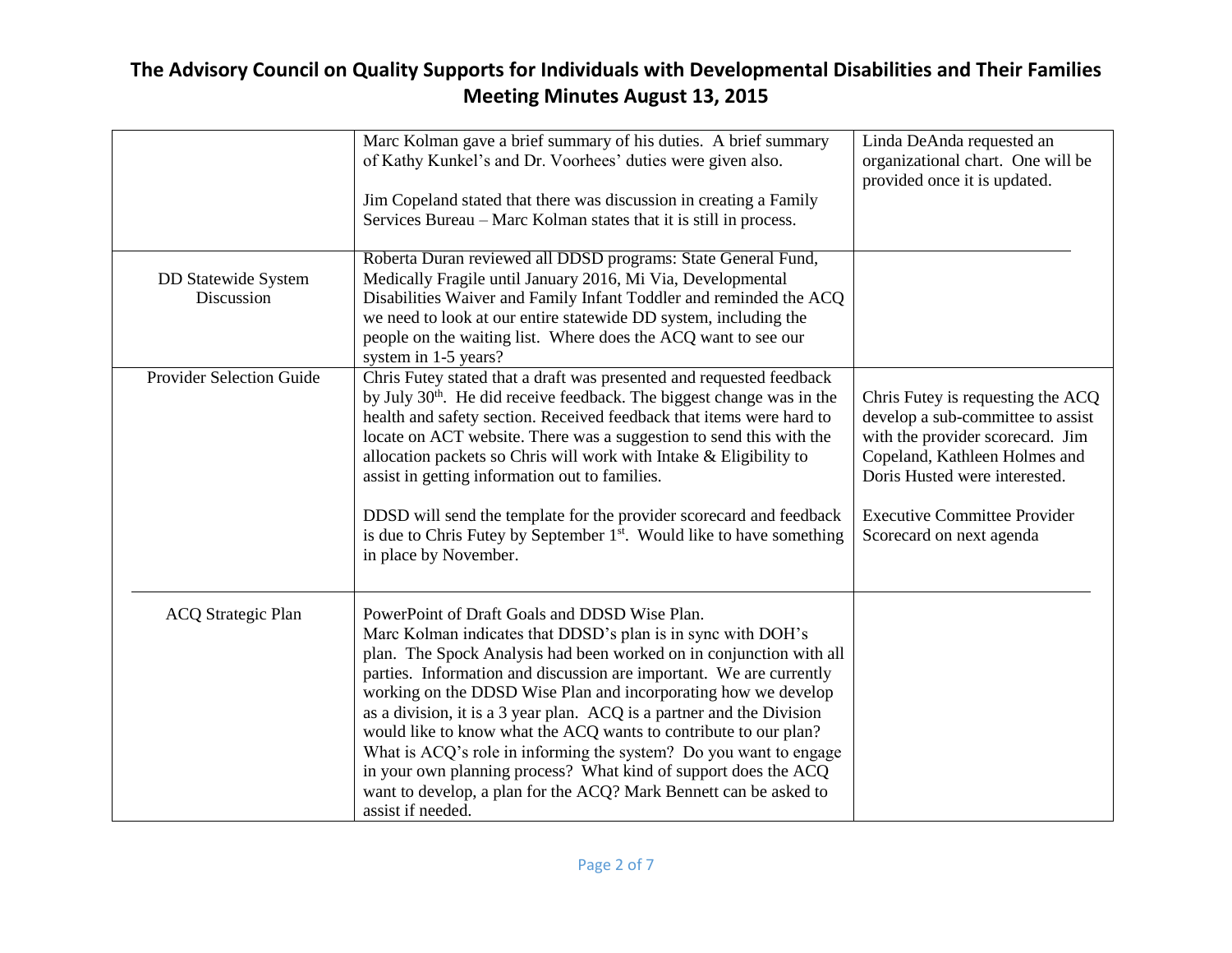|                      | Key themes were identified and discussed:                                         |                                  |
|----------------------|-----------------------------------------------------------------------------------|----------------------------------|
|                      | System capacity                                                                   |                                  |
|                      | Quality services                                                                  |                                  |
|                      | Service models                                                                    |                                  |
|                      | Community partnerships                                                            |                                  |
|                      | Administrative processes                                                          |                                  |
|                      | Staff and leadership capacity                                                     |                                  |
|                      | Use of technology                                                                 |                                  |
|                      | Communication (internal and external)                                             |                                  |
|                      | The ACQ did an activity where everyone identified what they were                  |                                  |
|                      | interested in as one priority. The chairs next categorized the results to         |                                  |
|                      | fit into the existing themes. The top three themes identified by the              |                                  |
|                      | ACQ as ACQ priorities were                                                        |                                  |
|                      | 1. Quality services                                                               |                                  |
|                      | 2. System capacity                                                                |                                  |
|                      | 3. Communication                                                                  | Vote approving top 3 themes:     |
|                      | Motion made by Sallie Van Curen to vote on the layout of the top 3                | <b>Quality Services</b>          |
|                      | themes. Second by Doris Husted. 12 Approved, 0 Opposed.                           | System Capacity &                |
|                      |                                                                                   | Communication.                   |
|                      | Would like to look at DDSD objectives that they will list under their             |                                  |
|                      | next steps and look at where these 3 themes will fit. Goals and                   | DDSD's plan will be available by |
|                      | objectives need to be measureable and evaluative. Will wait for                   | the next full meeting. DDSD will |
|                      | DDSD's plan.                                                                      | send to the Executive Committee  |
|                      |                                                                                   | when ready.                      |
| <b>State Updates</b> | Executive Committee met last month and determined their goal is to                |                                  |
|                      | actively work together with DDSD and don't want to receive updates                |                                  |
|                      | from DDSD at ACQ meetings. The partner form could be utilized to                  |                                  |
|                      | get updates or information on something specific.                                 |                                  |
|                      |                                                                                   |                                  |
|                      |                                                                                   |                                  |
|                      | HSD Information Request: Jen Rodriguez, DDSD                                      |                                  |
|                      | A memo was released on July 1 <sup>st</sup> to address issues that were discussed |                                  |
|                      | in June. HSD confirmed at meeting that everything stated in memo is               |                                  |
|                      | still accurate.                                                                   |                                  |
|                      |                                                                                   |                                  |
|                      |                                                                                   |                                  |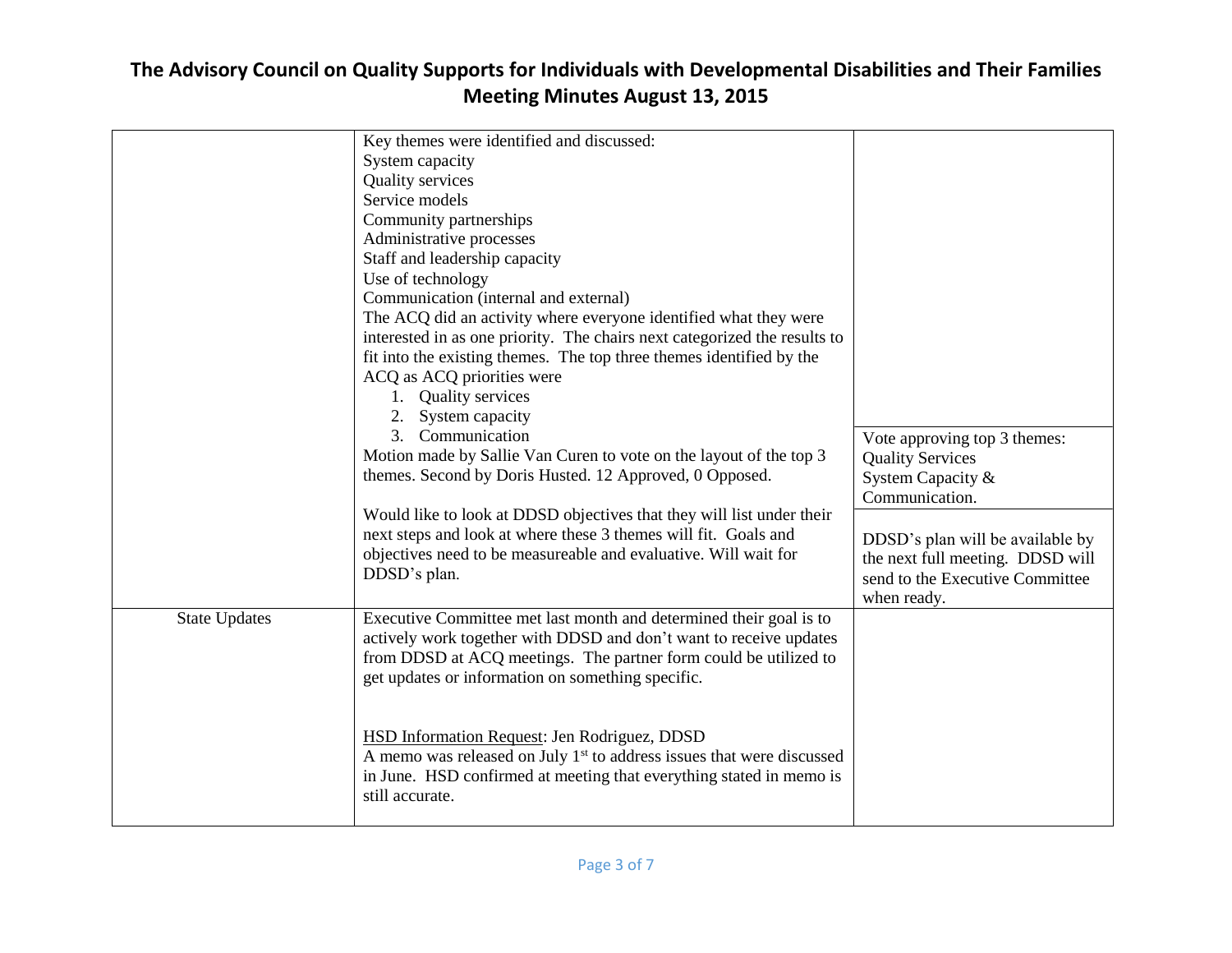| Qualis: Melanie Buenvieje, HSD                                           |                                  |
|--------------------------------------------------------------------------|----------------------------------|
| As of August 1, 2015, Qualis is being held accountable for their turn-   |                                  |
| around times. For more information call Qualis at 1-800-949-7536.        |                                  |
| Brochure: Christine Wester, DDSD                                         |                                  |
| Mi Via brochure; issues are being worked on. Timeframe is being          |                                  |
| stretched out a little. Will keep group updated.                         |                                  |
|                                                                          |                                  |
| I/DD Service Request Registry: Doris Husted                              |                                  |
| No one was prepared to give an update-will update at next meeting        | Motion approved-Executive        |
| Jim Copeland stated that as of July $1st$ , there were over 6,365 people | Committee agenda-discussion on   |
| on the waiting list. An assessment needs to be done on the people on     | how to identify who and what the |
| the waiting list. ACQ would like to make recommendations to the          | message will be                  |
| legislature. Doris makes a motion to appoint someone from the            |                                  |
| committee to speak on ACQ's behalf at the Legislative Finance            |                                  |
| Committee to request continued funding for he Flexible Supports          |                                  |
| Model and the waiting list                                               |                                  |
| Lily Martinez stated that ARCA reported yesterday that they have         |                                  |
| barriers in the Flexible Supports Model, which are: they don't have      |                                  |
| accessible vans, and not enough staff to adhere to restroom assistance.  |                                  |
|                                                                          |                                  |
| Jen Rodriguez indicates that ARCA is a pilot project and DDSD will       |                                  |
| do a look back and provide information and lessons learned from the      |                                  |
| pilot. DDSD did not have a report to provide today.                      |                                  |
|                                                                          |                                  |
| <b>MVAC:</b> Stevie Bass                                                 |                                  |
| Stevie would like to change agenda item from update to presentation.     |                                  |
| There were 20 attendees at the July 23rd meeting; have 5 new             |                                  |
| members. DDSD has offered MVAC a retreat to improve dialogue             |                                  |
| with facilitator for members. Stevie was asked how they recruit          |                                  |
| members. Mi Via has used the MiVia newsletter and website to             |                                  |
| recruit. The recruitment involves an application process but not a       |                                  |
| vetting process through the Governor's Office like the ACQ. Terms        |                                  |
| are $2 \& 3$ years.                                                      |                                  |
|                                                                          |                                  |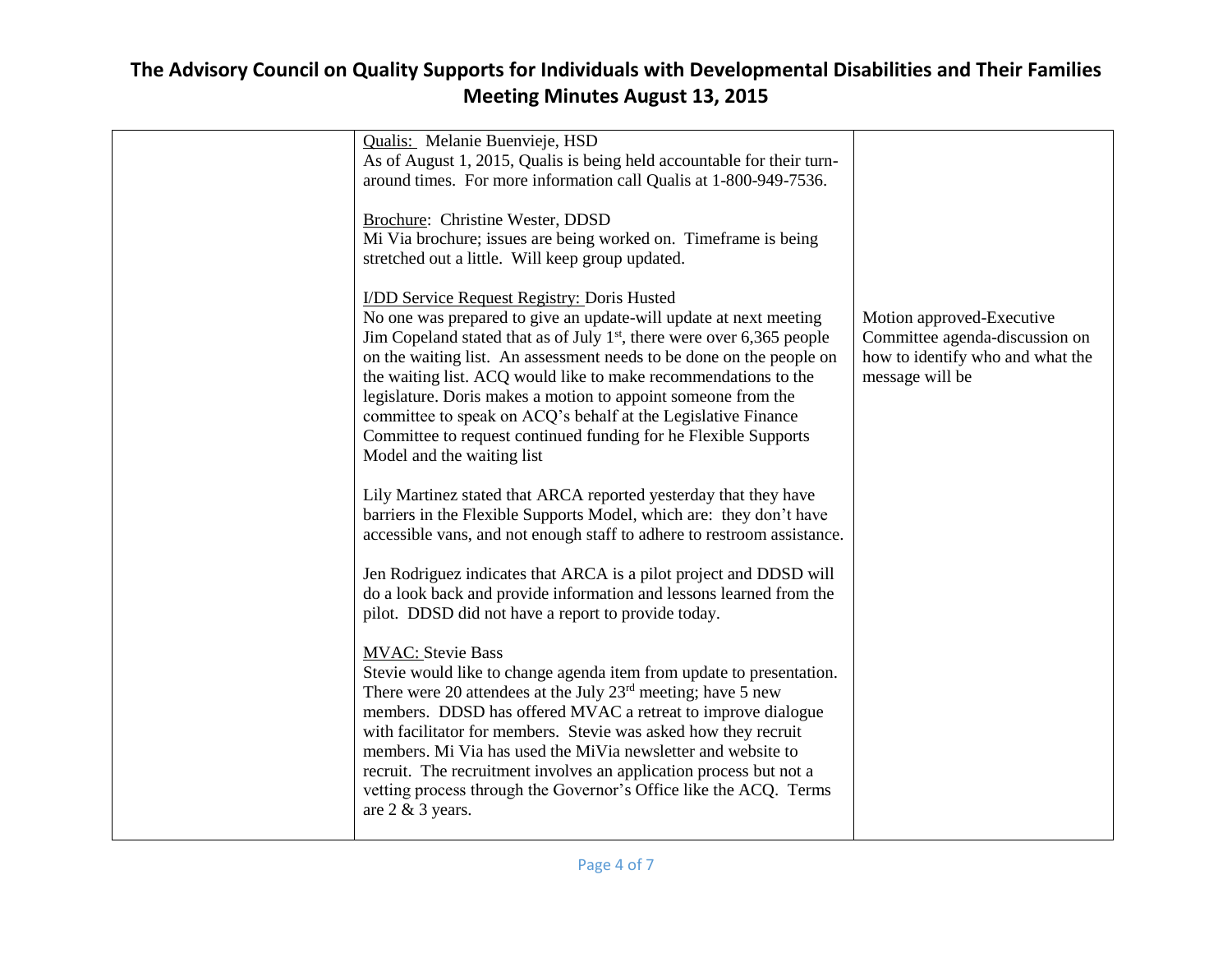| <b>DDSD Regional Quality Contract and Procedure: Scott Doan, DDSD</b><br>Policy was signed on June $17th$ and became effective June 22 $\cdot$ 2015.<br>Purpose of this policy is to give authorization to DDSD regional<br>offices to ensure compliance of DDW providers with regulations,<br>service standards, policies, procedures and Provider Agreement<br>requirements. The policy and procedure was reviewed. ACQ                                                                                                                           | DDSD requested to distribute the<br>Policy and Procedure. |
|-----------------------------------------------------------------------------------------------------------------------------------------------------------------------------------------------------------------------------------------------------------------------------------------------------------------------------------------------------------------------------------------------------------------------------------------------------------------------------------------------------------------------------------------------------|-----------------------------------------------------------|
| members requested a copy of the policy and procedure<br>Service Criteria: Jen Rodriguez<br>The service criteria has been finalized and an electronic copy has been<br>emailed to all. It came with an introduction and training has begun;<br>blanket statements of " needs 24 hour supports to protect health and<br>safety or doctor's notes stating a person needs 24 hours supports due                                                                                                                                                         |                                                           |
| to their diagnoses" will not be accepted, the OR will be looking for<br>very specific information and will need the justification and clinical<br>documentation.<br>Rate Increases: Jen Rodriguez<br>DDSD received an appropriation from legislature. Memo will be<br>distributed on how money will be utilized and was effective July 1,                                                                                                                                                                                                           |                                                           |
| 2015. Rates are just for the DD Waiver. CMS approved our<br>amendment; language was included for rate increase CMS has not<br>gotten back about retro pay. Rates that will be increased are<br>Customized In-Home Supports (CIHS: living with natural supports),<br>CIHS (living independently), Customized Community Supports<br>(Individual), Supported Living (categories 2 and 3).                                                                                                                                                              |                                                           |
| Secondary Freedom of Choice: Jen Rodriguez<br>This policy and procedure are not yet finalized and work is still<br>ongoing. Reviewed the intent of the policy and procedure and how<br>the ACQ was integral in providing feedback to DDSD for the policy.<br>The purpose if the policy is to establish requirements to ensure waiver<br>participants are allowed to obtain services from any willing and<br>qualified provider of service. Providers who are on the Secondary<br>Freedom of Choice forms cannot deny services to anyone. Unless the |                                                           |
| provider can demonstrate that it does not have the capability to ensure                                                                                                                                                                                                                                                                                                                                                                                                                                                                             |                                                           |